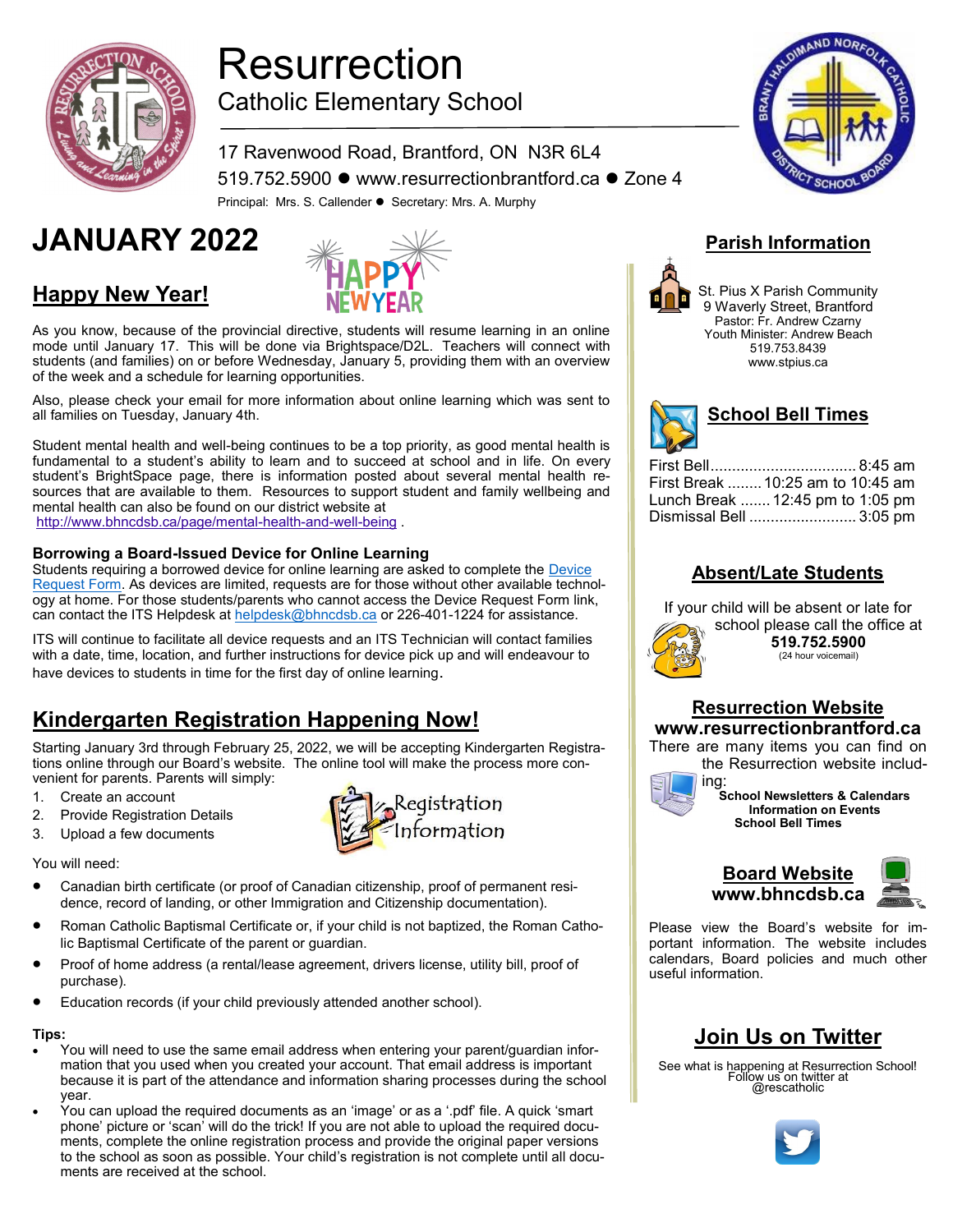# **P. A. Day—January 17, 2022**

There will be a P.A. Day for students on Monday, January 17, 2022.



## **Attention Parents of Grade 8 Students**

Secondary School registration and Open Houses will happen in person this year, with a few twists following Covid protocols. In person, open information sessions will be hosted this year at all secondary schools in January 2022. To attend these information sessions, parents and students must register their visit online to secure a time slot. Online registration sign-up and time slots will be available through each secondary school's website. Time slots are limited to 20 participates each. To keep the number of visitors to our schools to a minimum and promote physical distancing, we kindly request that only one parent/guardian accompany their child(ren) to the information session.

Please mark January 12th down on your calendar for the St. John's College open house. Families must pre-register for the event at:

#### [St. John's College \(office365.com\)](https://outlook.office365.com/owa/calendar/StJohnsCollege@bhncdsbca.onmicrosoft.com/bookings/)



## **School Cash Refunds**

If you purchased any hot lunch items and/or Kettlecorn during the school closure, please know that they have been refunded. It may take a couple of days to see the refund, so please be patient.



## **Happy New Year**

We celebrate another year ending and a new one beginning.

Let us look back and appreciate the experiences we had and learn from the mistakes we made.

And better still let us look forward to this new year with the anticipation and excitement of a child.

Embrace the New Year with a positive outlook and a determined spirit to make all your dreams come true.